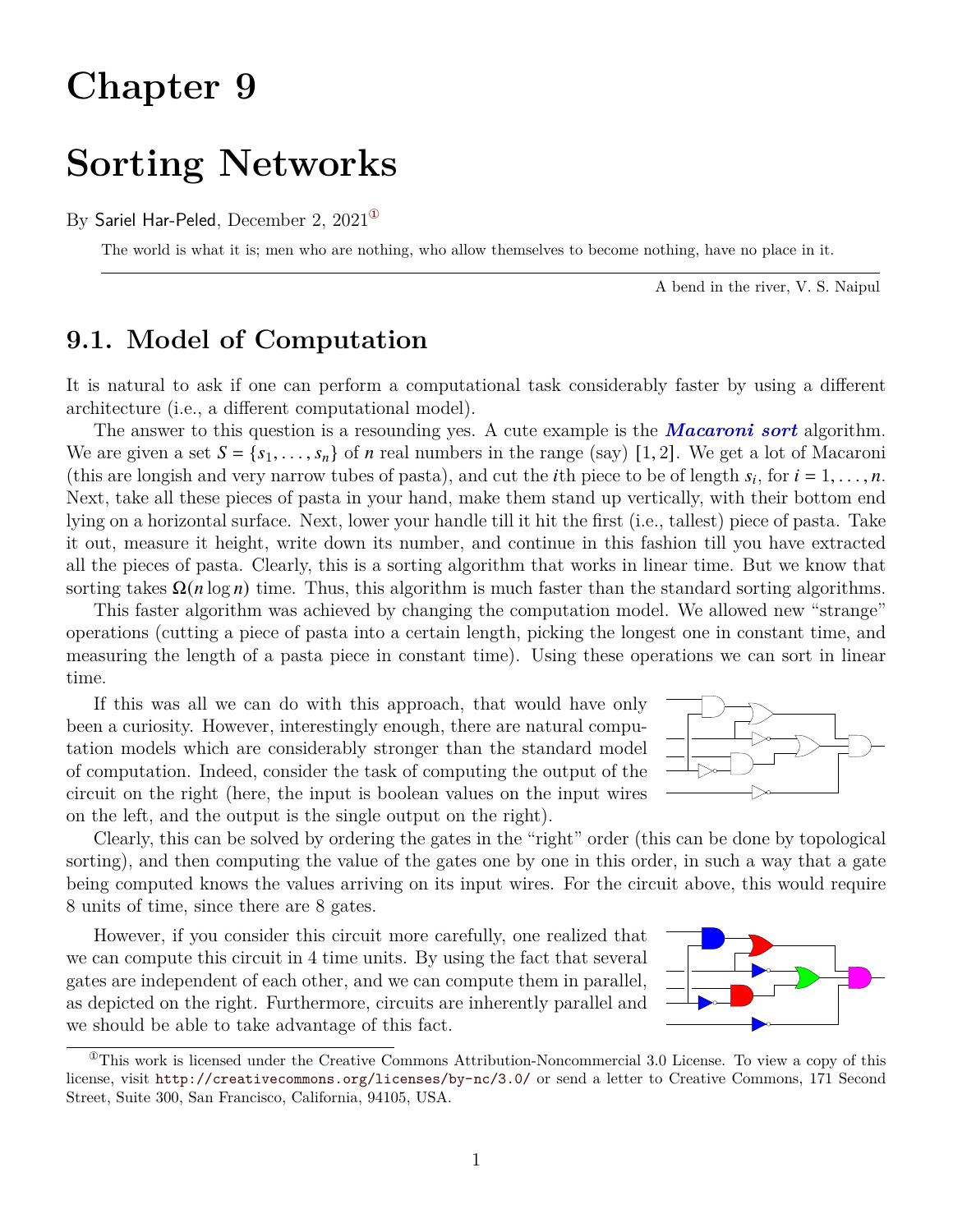So, let us consider the classical problem of sorting  $n$  numbers. The question is whether we can sort them in *sublinear* time by allowing parallel comparisons. To this end, we need to precisely define our computation model.

## **9.2. Sorting with a circuit – a naive solution**

We are going to design a circuit, where the inputs are the numbers and we compare two numbers using a comparator gate. Such a gate has two inputs and two outputs, and it is depicted on the right.



| ŦЕ | $\overline{x'} = \min(x, y)$ |
|----|------------------------------|
|    | $y' = \max(x, y)$            |

We usually depict such a gate as a vertical segment connecting two wires, as depicted on the right. This would make drawing and arguing about sorting networks easier.

Our circuits would be depicted by horizontal lines, with vertical segments (i.e., gates) connecting between them. For example, see complete sorting network depicted on the right.

The inputs come on the wires on the left, and are output on the wires on the right. The largest number is output on the bottom line. Somewhat surprisingly, one can generate circuits from known sorting algorithms.



#### **9.2.1. Definitions**

Definition 9.2.1. A *comparison network* is a DAG (directed acyclic graph), with *n* inputs and *n* outputs, where each gate (i.e., done) has two inputs and two outputs (i.e., two incoming edges, and two outgoing edges).

Definition 9.2.2. The *depth* of a wire is 0 at the input. For a gate with two inputs of depth  $d_1$  and  $d_2$ the depth on the output wire is  $1 + \max(d_1, d_2)$ . The **depth** of a comparison network is the maximum depth of an output wire.

Definition 9.2.3. A *sorting network* is a comparison network such that for any input, the output is monotonically sorted. The *size* of a sorting network is the number of gates in the sorting network. The *running time* of a sorting network is just its depth.

#### **9.2.2. Sorting network based on insertion sort**



Consider the sorting circuit on the left. Clearly, this is just the inner loop of the standard insertion sort. As such, if we repeat this loop, we get the sorting network on the right.

It is easy to argue that this circuit sorts correctly all inputs (we removed some unnecessary gates).

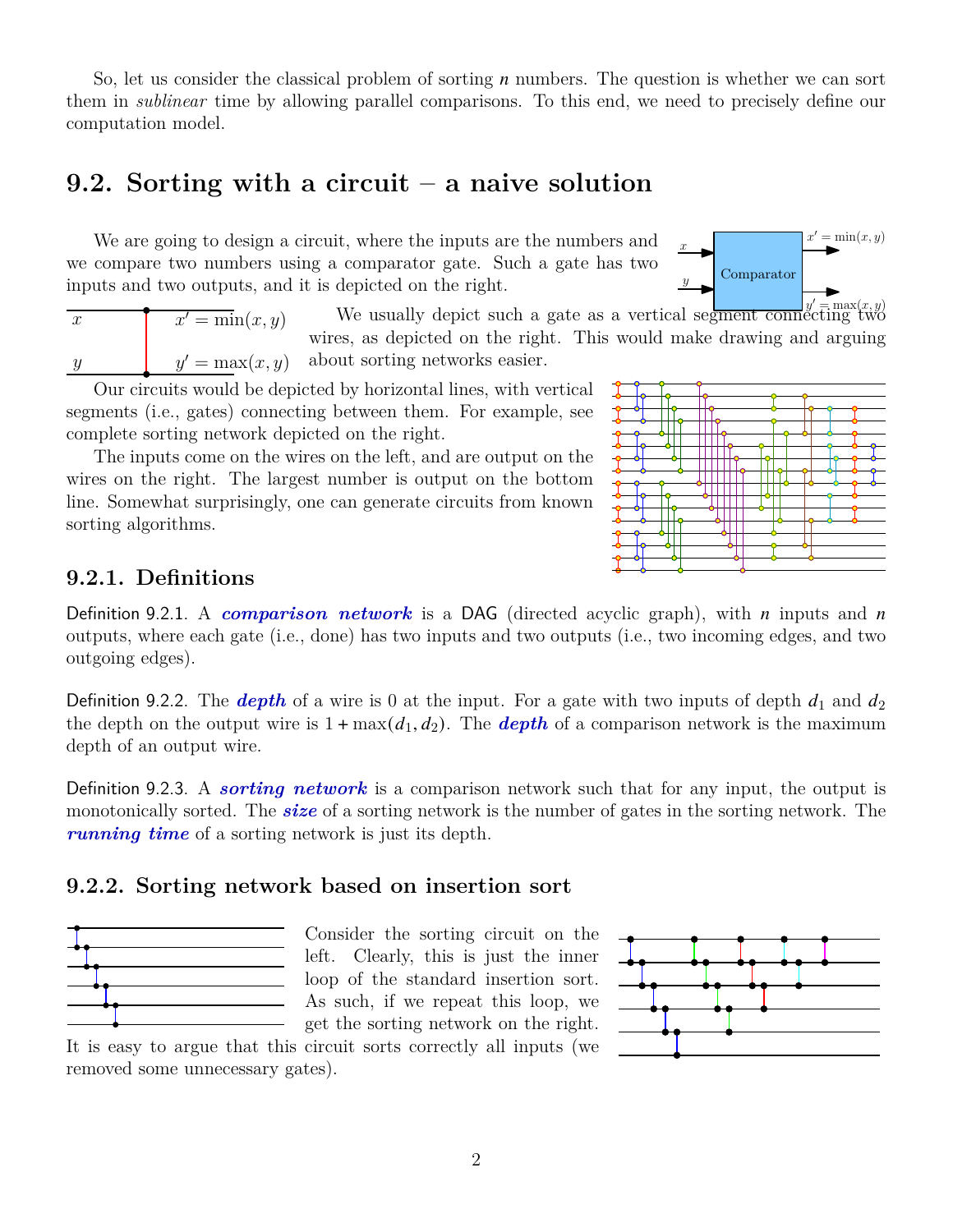An alternative way of drawing this sorting network is depicted in [Figure 9.1](#page-2-0) (ii). The next natural question, is how much time does it take for this circuit to sort the  $n$  numbers. Observe, that the running time of the algorithm is how many different time ticks we have to wait till the result stabilizes in all the gates. In our example, the alternative drawing immediately tell us how to schedule the computation of the gates. See [Figure 9.1](#page-2-0) (ii).



<span id="page-2-0"></span>Figure 9.1: The sorting network inspired by insertion sort.

In particular, the above discussion implies the following result.

**Lemma 9.2.4.** *The sorting network based on insertion sort has*  $O(n^2)$  gates, and requires  $2n - 1$  time *units to sort numbers.*

### **9.3. The Zero-One Principle**

The **zero-one principle** states that if a comparison network sort correctly all binary inputs (i.e., every number is either 0 or 1) then it sorts correctly all inputs. We (of course) need to prove that the zero-one principle is true.

<span id="page-2-1"></span>**Lemma 9.3.1.** If a comparison network transforms the input sequence  $a = \langle a_1, a_2, \ldots, a_n \rangle$  into the *output sequence*  $b = \langle b_1, b_2, \ldots, b_n \rangle$ , then for any monotonically increasing function f, the network *transforms the input sequence*  $f(a) = \langle f(a_1), \ldots, f(a_n) \rangle$  *into the sequence*  $f(b) = \langle f(b_1), \ldots, f(b_n) \rangle$ .

*Proof:* Consider a single comparator with inputs x and y, and outputs  $x' = min(x, y)$  and  $y' = max(x, y)$ . If  $f(x) = f(y)$  then the claim trivially holds for this comparator. If  $f(x) < f(y)$  then clearly

$$
\max(f(x), f(y)) = f(\max(x, y))
$$
 and  

$$
\min(f(x), f(y)) = f(\min(x, y)),
$$

since  $f(\cdot)$  is monotonically increasing. As such, for the input  $\langle x, y \rangle$ , for  $x < y$ , we have output  $\langle x, y \rangle$ . Thus, for the input  $\langle f(x), f(y) \rangle$  the output is  $\langle f(x), f(y) \rangle$ . Similarly, if  $x > y$ , the output is  $\langle y, x \rangle$ . In this case, for the input  $\langle f(x), f(y) \rangle$  the output is  $\langle f(y), f(x) \rangle$ . This establish the claim for a single comparator.

Now, we claim by induction that if a wire carry a value  $a_i$ , when the sorting network get input  $a_1, \ldots, a_n$ , then for the input  $f(a_1), \ldots, f(a_n)$  this wire would carry the value  $f(a_i)$ .

This is proven by induction on the depth on the wire at each point. If the point has depth 0, then its an input and the claim trivially hold. So, assume it holds for all points in our circuits of depth at most *i*, and consider a point  $p$  on a wire of depth  $i + 1$ . Let G be the gate which this wire is an output of. By induction, we know the claim holds for the inputs of  $G$  (which have depth at most i). Now, we the claim holds for the gate G itself, which implies the claim apply the above claim to the gate  $G$ , which implies the claim holds at  $p$ .  $\blacksquare$ 

**Theorem 9.3.2.** If a comparison network with n inputs sorts all  $2^n$  binary strings of length n correctly, *then it sorts all sequences correctly.*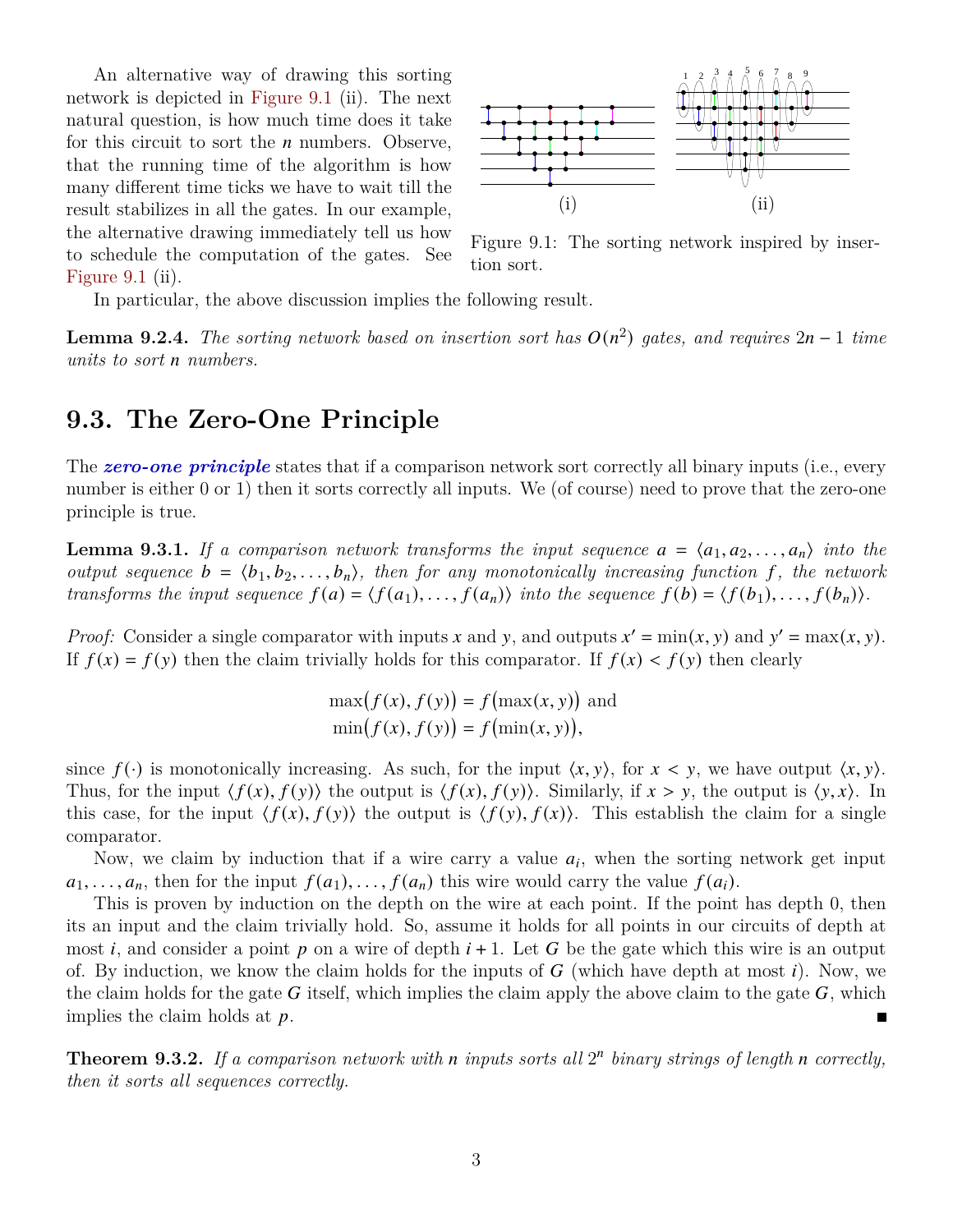*Proof:* Assume for the sake of contradiction, that it sorts incorrectly the sequence  $a_1, \ldots, a_n$ . Let  $b_1, \ldots, b_n$  be the output sequence for this input.

Let  $a_i < a_k$  be the two numbers that are output in incorrect order (i.e.  $a_k$  appears before  $a_i$  in the output). Let

$$
f(x) = \begin{cases} 0 & x \le a_i \\ 1 & x > a_i \end{cases}
$$

.

Clearly, by the above lemma [\(Lemma 9.3.1\)](#page-2-1), for the input

$$
\langle f(a_1),\ldots,f(a_n)\rangle\,,
$$

which is a binary sequence, the circuit would output  $\langle f(b_1), \ldots, f(b_n) \rangle$ . But then, this sequence looks like

$$
000..0?????f(a_k)????f(a_i)??1111
$$

but  $f(a_i) = 0$  and  $f(a_j) = 1$ . Namely, the output is a sequence of the form ????1????0????, which is not sorted.

Namely, we have a binary input (i.e.,  $\langle f(b_1), \ldots, f(b_n) \rangle$ ) for which the comparison network does not sort it correctly. A contradiction to our assumption.

#### **9.4. A bitonic sorting network**

Definition 9.4.1. A *bitonic sequence* is a sequence which is first increasing and then decreasing, or can be circularly shifted to become so.

Example 9.4.2. The sequences  $(1, 2, 3, \pi, 4, 5, 4, 3, 2, 1)$  and  $(4, 5, 4, 3, 2, 1, 1, 2, 3)$  are bitonic, while the sequence  $(1, 2, 1, 2)$  is not bitonic.

**Observation 9.4.3.** *A binary bitonic sequence (i.e., bitonic sequence made out only of zeroes and ones)* is either of the form  $0^i1^j0^k$  or of the form  $1^i0^j1^k$ , where  $0^i$  (resp,  $1^i$ ) denote a sequence of *i* zeros (resp., *ones).*

Definition 9.4.4. A *bitonic sorter* is a comparison network that sorts all bitonic sequences correctly.

<span id="page-3-0"></span>Definition 9.4.5. A *half-cleaner* is a comparison network, connecting line *i* with line  $i + n/2$ . In particular, let Half-Cleaner  $[n]$  denote the half-cleaner with n inputs. Note, that the depth of a Half-Cleaner  $[n]$ is one, see [Figure 9.2.](#page-3-0)



Figure 9.2

It is beneficial to consider what a half-cleaner do to an input which is a (binary) bitonic sequence. Clearly, in the specific example depicted in Figure **??**, we have that the left half size is clean and all equal to 0. Similarly, the right size of the output is bitonic.

Specifically, one can prove by simple (but tedious) case analysis that the following lemma holds.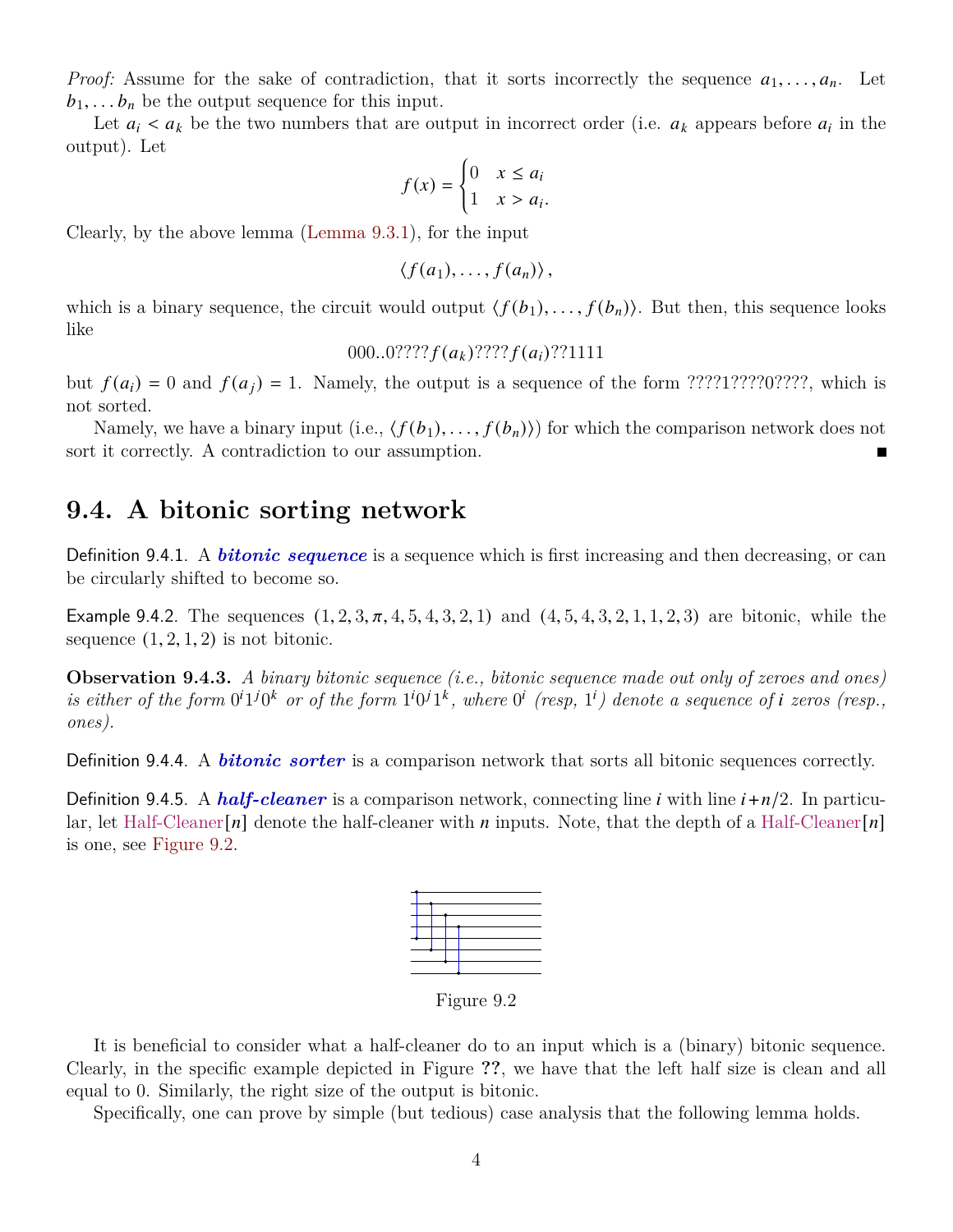

Figure 9.3

| 00000000 | 00000000 | 00011111 | 00011111 | 10000001 | 00001001 |          |          |
|----------|----------|----------|----------|----------|----------|----------|----------|
| 00000001 | 00000001 | 00100000 | 00000010 | 10000011 | 00001011 | 11100111 | 01101111 |
| 00000010 | 00000010 | 00110000 | 00000011 | 10000111 | 00001111 | 11101111 | 11101111 |
| 00000011 | 00000011 | 00111000 | 00001011 | 10001111 | 10001111 | 11110000 | 00001111 |
| 00000100 | 00000100 | 00111100 | 00001111 | 10011111 | 10011111 | 11110001 | 00011111 |
| 00000110 | 00000110 | 00111110 | 00101111 | 10111111 | 10111111 | 11110011 | 00111111 |
| 00000111 | 00000111 | 00111111 | 00111111 | 11000000 | 00001100 | 11110111 | 01111111 |
| 00001000 | 00001000 | 01000000 | 00000100 | 11000001 | 00001101 | 11111000 | 10001111 |
| 00001100 | 00001100 | 01100000 | 00000110 | 11000011 | 00001111 | 11111001 | 10011111 |
| 00001110 | 00001110 | 01110000 | 00000111 | 11000111 | 01001111 | 11111011 | 10111111 |
| 00001111 | 00001111 | 01111000 | 00001111 | 11001111 | 11001111 | 11111100 | 11001111 |
| 00010000 | 00000001 | 01111100 | 01001111 | 11011111 | 11011111 | 11111101 | 11011111 |
| 00011000 | 00001001 | 01111110 | 01101111 | 11100000 | 00001110 | 11111110 | 11101111 |
| 00011100 | 00001101 | 01111111 | 01111111 | 11100001 | 00001111 | 11111111 | 11111111 |
| 00011110 | 00001111 | 10000000 | 00001000 | 11100011 | 00101111 |          |          |
|          |          |          |          |          |          |          |          |

Figure 9.4: All bitonic sequences of length 8, and what the half-cleaner does to them.

**Lemma 9.4.6.** *If the input to a half-cleaner (of size ) is a binary bitonic sequence then for the output sequence we have that*

- *(i) the elements in the top half are smaller than the elements in bottom half, and*
- *(ii) one of the halves is clean, and the other is bitonic.*

*Proof:* If the sequence is of the form  $0^i1^j0^k$  and the block of ones is completely on the left side (i.e., its part of the first  $n/2$  bits) or the right side, the claim trivially holds. So, assume that the block of ones starts at position  $n/2 - \beta$  and ends at  $n/2 + \alpha$ .

If  $n/2 - \alpha \geq \beta$  then this is exactly the case depicted above and claim holds. If  $n/2 - \alpha < \beta$  then the second half is going to be all ones, as depicted on the right. Implying the claim for this case.



A similar analysis holds if the sequence is of the form  $1^i0^j1^k$ .

This suggests a simple recursive construction of BitonicSorter $[n]$ , see [Figure 9.5,](#page-5-0) and we have the following lemma.

**Lemma 9.4.7.** BitonicSorter [n] sorts bitonic sequences of length  $n = 2<sup>k</sup>$ , it uses  $(n/2)k = (n/2) \lg n$ *gates, and it is of depth*  $k = \lg n$ .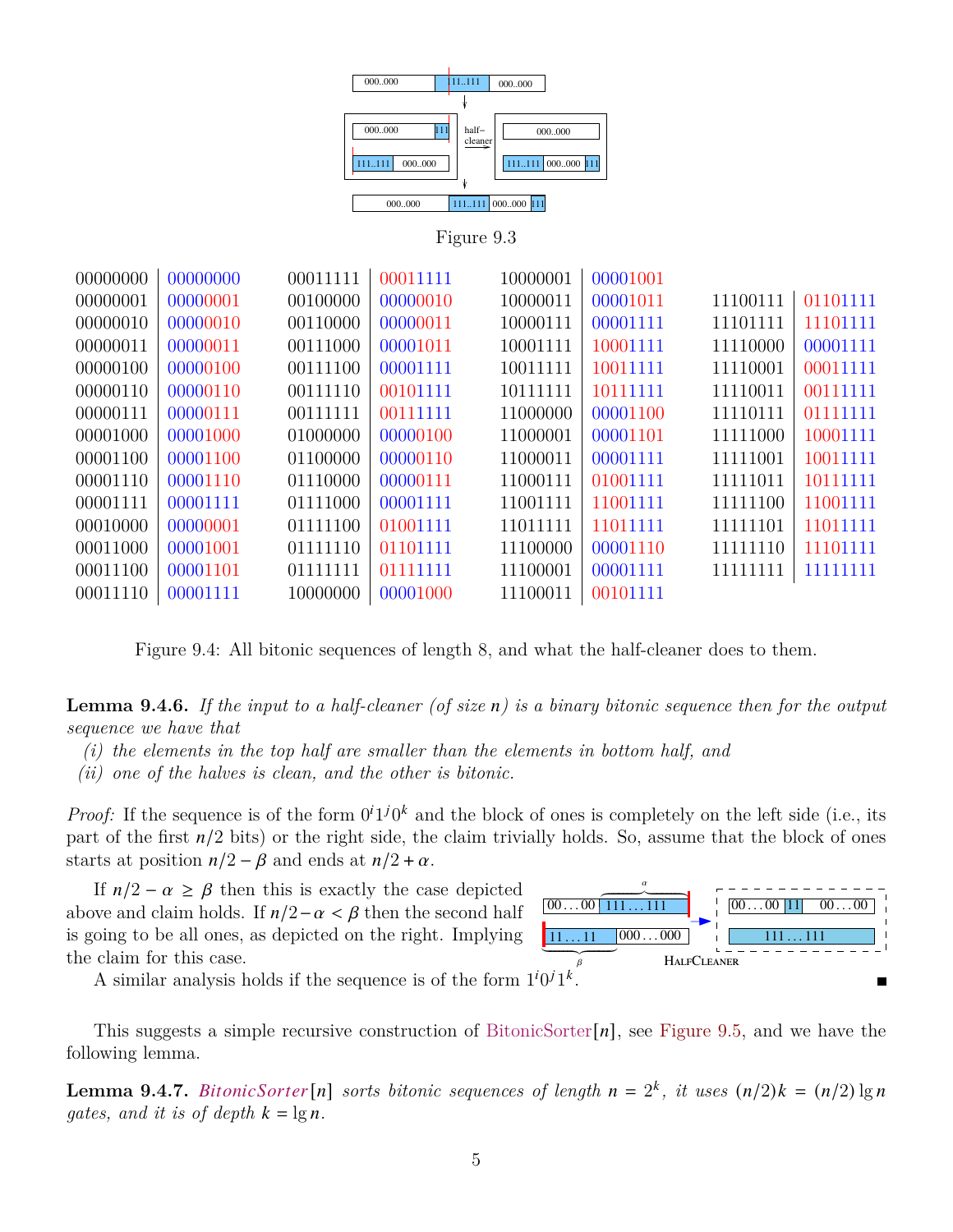<span id="page-5-0"></span>

Figure 9.5: Depicted are the (i) recursive construction of BitonicSorter $[n]$ , (ii) opening up the recursive construction, and (iii) the resulting comparison network.

<span id="page-5-1"></span>

Figure 9.6: (i) Merger via flipping the lines of bitonic sorter. (ii) A BitonicSorter. (ii) The Merger after we "physically" flip the lines, and (iv) An equivalent drawing of the resulting Merger.

#### **9.4.1. Merging sequence**

Next, we deal with the following merging question. Given two *sorted* sequences of length  $n/2$ , how do we merge them into a single sorted sequence?

The idea here is concatenate the two sequences, where the second sequence is being flipped (i.e., reversed). It is easy to verify that the resulting sequence is bitonic, and as such we can sort it using the *BitonicSorter[n].* 

Specifically, given two sorted sequences  $a_1 \le a_2 \le \ldots \le a_n$  and  $b_1 \le b_2 \le \ldots \le b_n$ , observe that the sequence  $a_1, a_2, \ldots, a_n, b_n, b_{n-1}, b_{n-2}, \ldots, b_2, b_1$  is bitonic.

Thus, to merge two sorted sequences of length  $n/2$ , just flip one of them, and use *BitonicSorter* [n], see [Figure 9.6.](#page-5-1) This is of course illegal, and as such we take  $BitonicSorter[n]$  and physically flip the last  $n/2$  entries. The process is depicted in [Figure 9.6.](#page-5-1) The resulting circuit Merger takes two sorted sequences of length  $n/2$ , and return a sorted sequence of length n.

It is somewhat more convenient to describe the Merger using a FlipCleaner component. See [Figure 9.7](#page-6-0)

**Lemma 9.4.8.** The circuit Merger [n] gets as input two sorted sequences of length  $n/2 = 2^{k-1}$ , it uses  $(n/2)k = (n/2)$  lg *n* gates, and it is of depth  $k = \lg n$ , and it outputs a sorted sequence.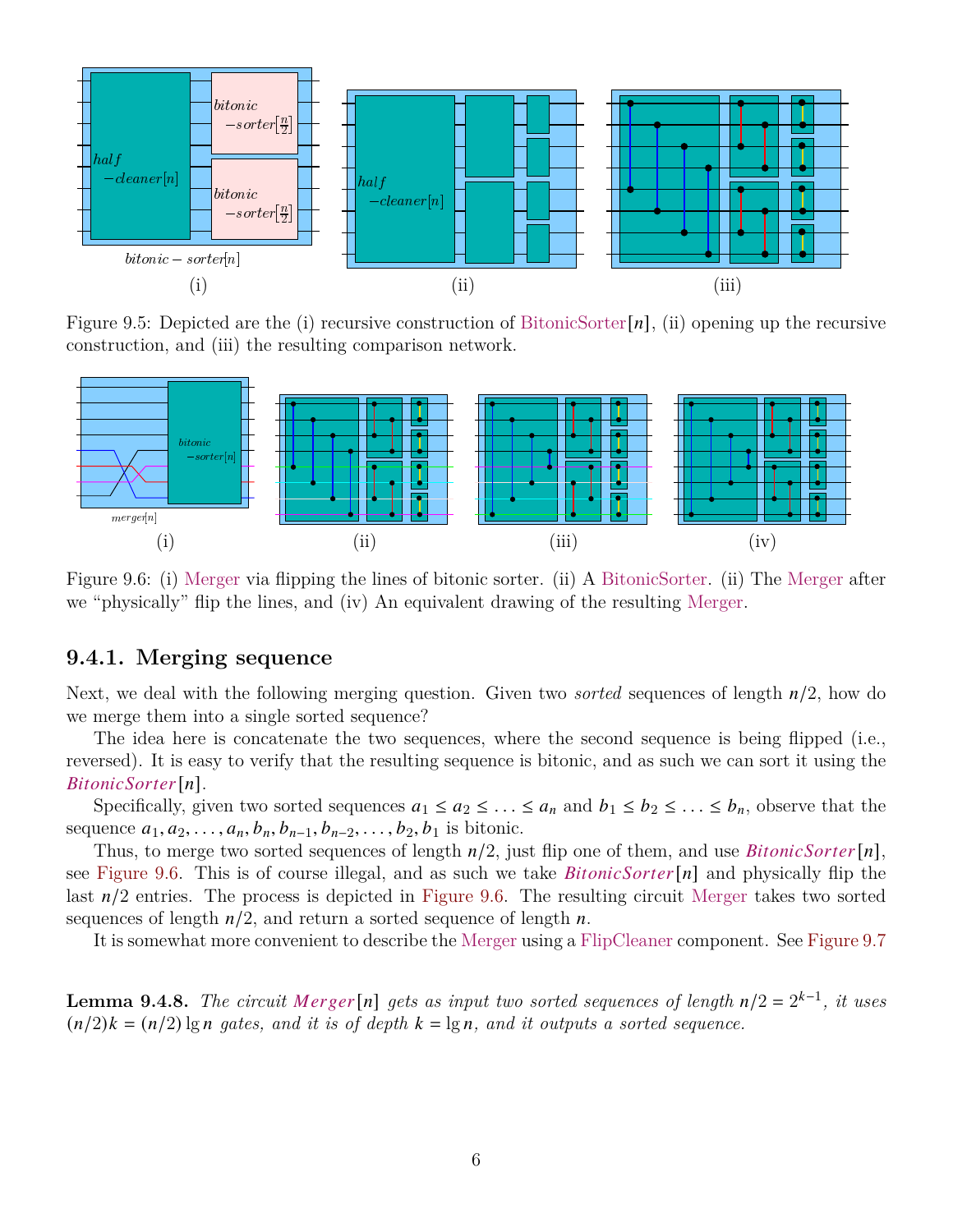<span id="page-6-0"></span>

Figure 9.7: (i) FlipCleaner [n], and (ii) Merger [n] described using FlipCleaner.

### **9.5. Sorting Network**

<span id="page-6-1"></span>We are now in the stage, where we can build a sorting network. To this end, we just implement *merge* **sort** using the Merger[n] component. The resulting component Sorter[n] is depicted in [Figure 9.8](#page-6-1) using a recursive construction.



Figure 9.8

**Lemma 9.5.1.** *The circuit Sorter*[ $n$ ] *is a sorting network (i.e., it* sorts any *n* numbers) using  $G(n) = O(n \log^2 n)$  gates. It has depth  $O(\log^2 n)$ . Namely, Sorter[n] sorts *n* numbers in  $O(\log^2 n)$  time.

*Proof:* The number of gates is

$$
G(n) = 2G(n/2) + Gates(Merger[n]).
$$

Which is  $G(n) = 2G(n/2) + O(n \log n) = O(n \log^2 n)$ .

As for the depth, we have that  $D(n) = D(n/2) + \text{Depth}(Merge[n]) = D(n/2) + O(\log(n))$ , and thus  $D(n) = O(\log^2 n)$ , as claimed.

### **9.6. Faster sorting networks**

One can build a sorting network of logarithmic depth (see [\[AKS83\]](#page-7-0)). The construction however is very complicated. A simpler parallel algorithm would be discussed sometime in the next lectures. BTW, the AKS construction [\[AKS83\]](#page-7-0) mentioned above, is better than bitonic sort for  $n$  larger than  $2^{8046}$ .